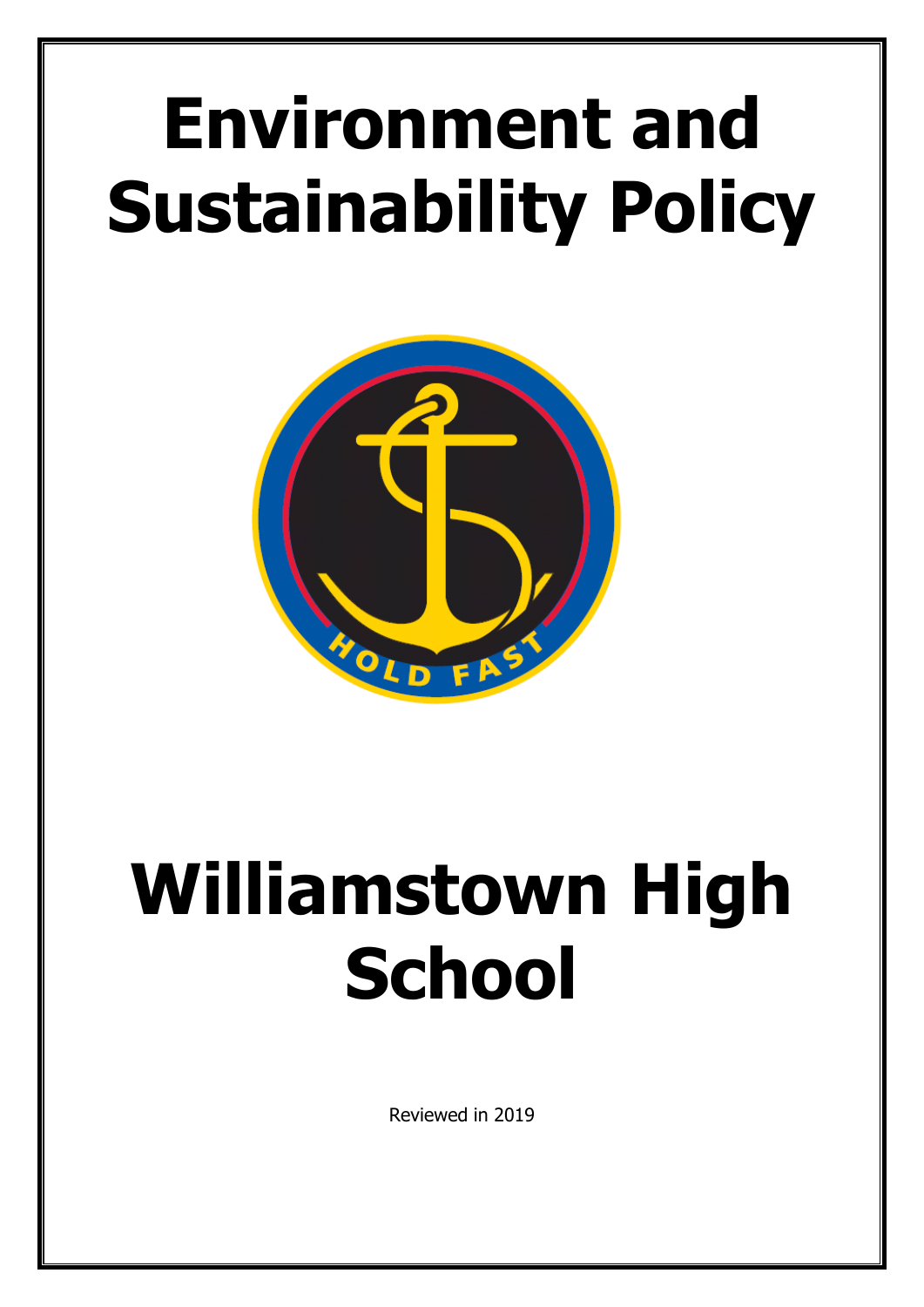

# **Environment and Sustainability Policy**

| Development<br>process | <b>Rationale</b><br>1.                                                                                                                                                                                                                                               |
|------------------------|----------------------------------------------------------------------------------------------------------------------------------------------------------------------------------------------------------------------------------------------------------------------|
|                        | Williamstown High School's vision is to continuously improve each year as 2030 approaches, to<br>become a sustainable school, in line with the school's values of "commitment to excellence and a<br>passion to protect and improve our environment and community.   |
|                        | We aim to reduce waste, water and energy usage and also increase biodiversity in the school<br>grounds and wider community.                                                                                                                                          |
|                        | Students at Williamstown High School will develop feelings of responsibility and pride in<br>improving the environment at their school. Through this, the wider school community will also be<br>encouraged to become environmentally aware in their everyday lives. |
|                        |                                                                                                                                                                                                                                                                      |
|                        | <b>Purpose</b><br>2.                                                                                                                                                                                                                                                 |
|                        | Williamstown High School aims to reduce its ecological footprint and to educate students on<br>making environmentally friendly choices for life.                                                                                                                     |
|                        |                                                                                                                                                                                                                                                                      |
|                        | Implementation<br>3.                                                                                                                                                                                                                                                 |
|                        | In the next three years between 2020-2022 the school will aim to:                                                                                                                                                                                                    |
|                        | <b>Energy</b>                                                                                                                                                                                                                                                        |
|                        | Reduce the use of energy consumption within the school by at least 10%<br>٠                                                                                                                                                                                          |
|                        | Use resources and equipment as efficiently as possible.                                                                                                                                                                                                              |
|                        |                                                                                                                                                                                                                                                                      |
|                        | Include students in the process of developing and maintaining an Energy Efficient school.<br>٠                                                                                                                                                                       |
|                        | Reduce the amount of greenhouse gas emissions.<br>$\bullet$                                                                                                                                                                                                          |
|                        | <b>Waste</b>                                                                                                                                                                                                                                                         |
|                        | To reduce our waste generation throughout the school by at least 10%.<br>٠                                                                                                                                                                                           |
|                        | To include the school community in the process of developing a Waste Wise school.<br>$\bullet$                                                                                                                                                                       |
|                        | $\bullet$                                                                                                                                                                                                                                                            |
|                        | run by the Environmental Group.                                                                                                                                                                                                                                      |
|                        | Maintain the worm farms that the Environmental Group will be responsible for and also                                                                                                                                                                                |
|                        | use the worm juice and mulch in the Kitchen Garden.                                                                                                                                                                                                                  |
|                        | <b>Biodiversity</b>                                                                                                                                                                                                                                                  |
|                        | To increase indigenous biodiversity by more than 10%.                                                                                                                                                                                                                |
|                        | To utilise our garden area to its full extent in a range of curriculum areas                                                                                                                                                                                         |
|                        |                                                                                                                                                                                                                                                                      |
|                        | Water                                                                                                                                                                                                                                                                |
|                        | Reduce water consumption across the school by at least 5%                                                                                                                                                                                                            |
|                        | Involve students and staff in planning water conservation initiatives                                                                                                                                                                                                |
|                        | Assign students to monitor water usage and report wastage.                                                                                                                                                                                                           |
|                        | To use resources and equipment as efficiently as possible<br><b>Green Purchasing</b>                                                                                                                                                                                 |
|                        | Encourage students to be responsible for recycling their waste with activities such as those<br>Include the wider school community in the process of increasing biodiversity in the school.<br>Purchase and utilise when appropriate recycled materials.             |
|                        | Use more environmentally friendly products (compostable materials).                                                                                                                                                                                                  |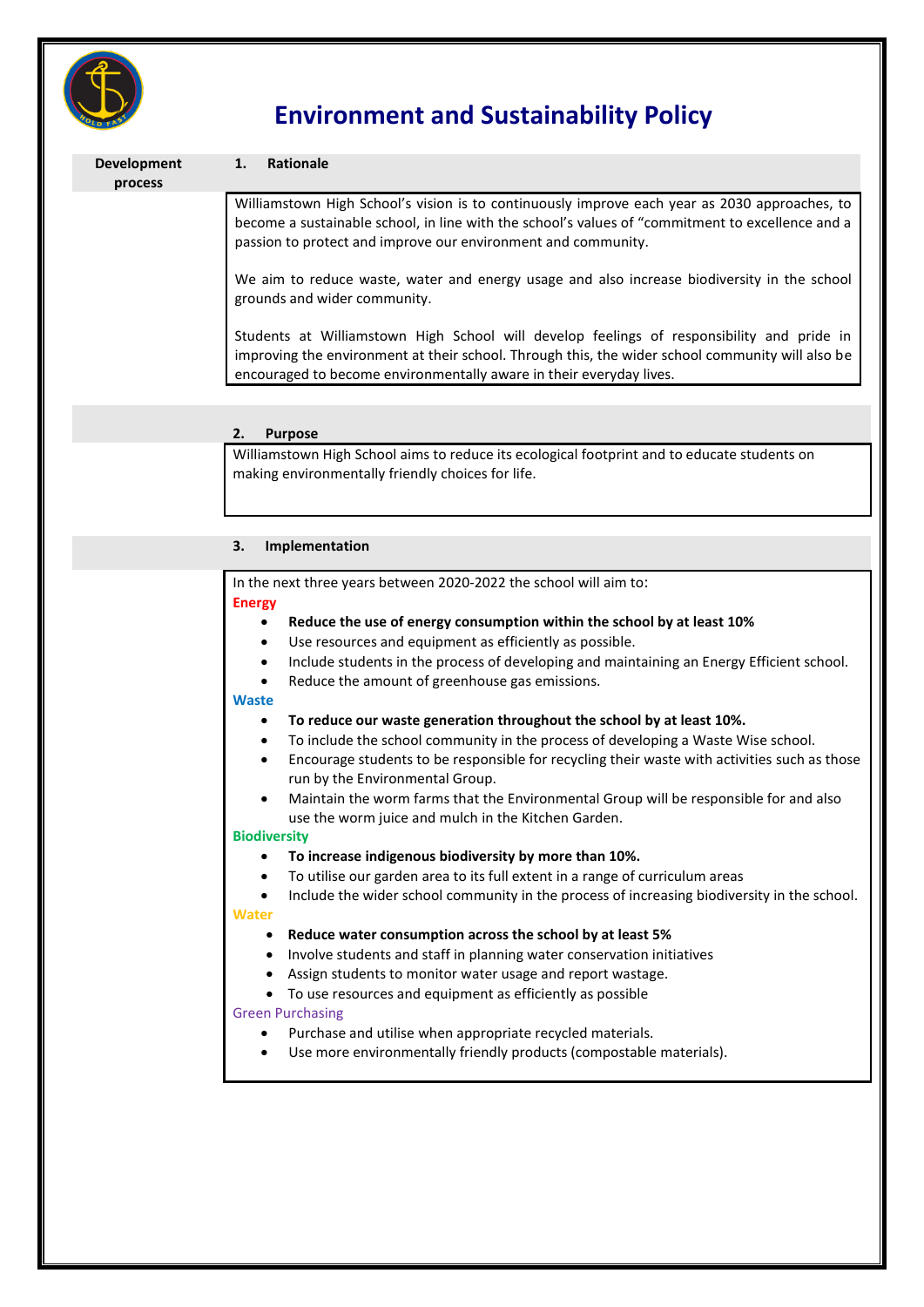## **4. Specific procedures**

#### **Curriculum Focus**

There will be an environmental and sustainability theme that is evident across the 7 to 9 curriculum. This will exist in specific curriculum areas and/or when environmental and sustainability themes are being studied. Our sustainability and environmental curriculum will be scaffolded across the year levels to enable and encourage depth and breadth of understanding.

There will be specific times of the year such as during our sustainability expo when dedicated time will be given to investigate and understand this in greater depth.

The Year 9 Immersion program offers the opportunity for students to focus on environmental issues and lead the way to display this to the whole school. Our Years 10-12 offers Environmental Science and the VCAL program focuses on environmental issues.

#### **Community Involvement**

We will continue to engage our community partners in environmental projects, maximizing their expertise and interest to help maintain and improve our school environment. We will also promote sustainable living through educating the school community through our students.

Our school will continue the commitment to Clean Up Australia, World Environment Day and World Oceans Day as well as National Tree Planting Day. When opportunities arise, we will engage the services of appropriate and relevant environmental groups to strengthen our environmental curriculum focus.

Below are some specific strategies:

#### **Water**

- Development of a water wise processes for new plumbing fixtures.
- Students to minimise the water usage through Horticulture curriculum and Environmental Group's usage on the Kitchen Garden at the Bayview Campus.
- Planting of plants, trees and shrubs that require minimum water (indigenous and natives).
- Schools ongoing participation in School Water Efficiency Program (SWEP).

#### **Waste**

- Provide and promote educational understanding and land fill, paper and plastic bins across the school.
- Foster a mindset of zero littering on the school grounds and the broader environment.
- Provide compost facilities and related education to both campuses to enable the collection of food waste for the worm farms and the compost systems.
- Promote the reuse principle of paper and the use of less paper in the school.
- Conduct waste surveys to establish level of waste and trial strategies to minimize across the school.
- Implement across the school "Take 3 for the Sea" program.

## **Biodiversity**

- Grow and harvest a range of vegetables /herbs to be utilized by food technology and the wider community when appropriate.
- Engage students and the wider community to protect and lessen our ecological footprint on the Jawbone and school based wetlands.
- Plant indigenous and native flora across both campuses.

#### **Energy**

- Promote a 'switch off and save" initiative for equipment, lighting and heating /cooling throughout the school.
- Continue to install (where appropriate) additional solar panels at both campuses and promote their impact with a visual display.
- Continue to install energy reduction lighting systems throughput the school.
- Students and parents will investigate the best ways to conserve energy.

## Green Purchasing

- Where ever possible, purchase equipment, resources and assets that are environmentally friendly.
- School canteen provider to use environmental friendly packaging.